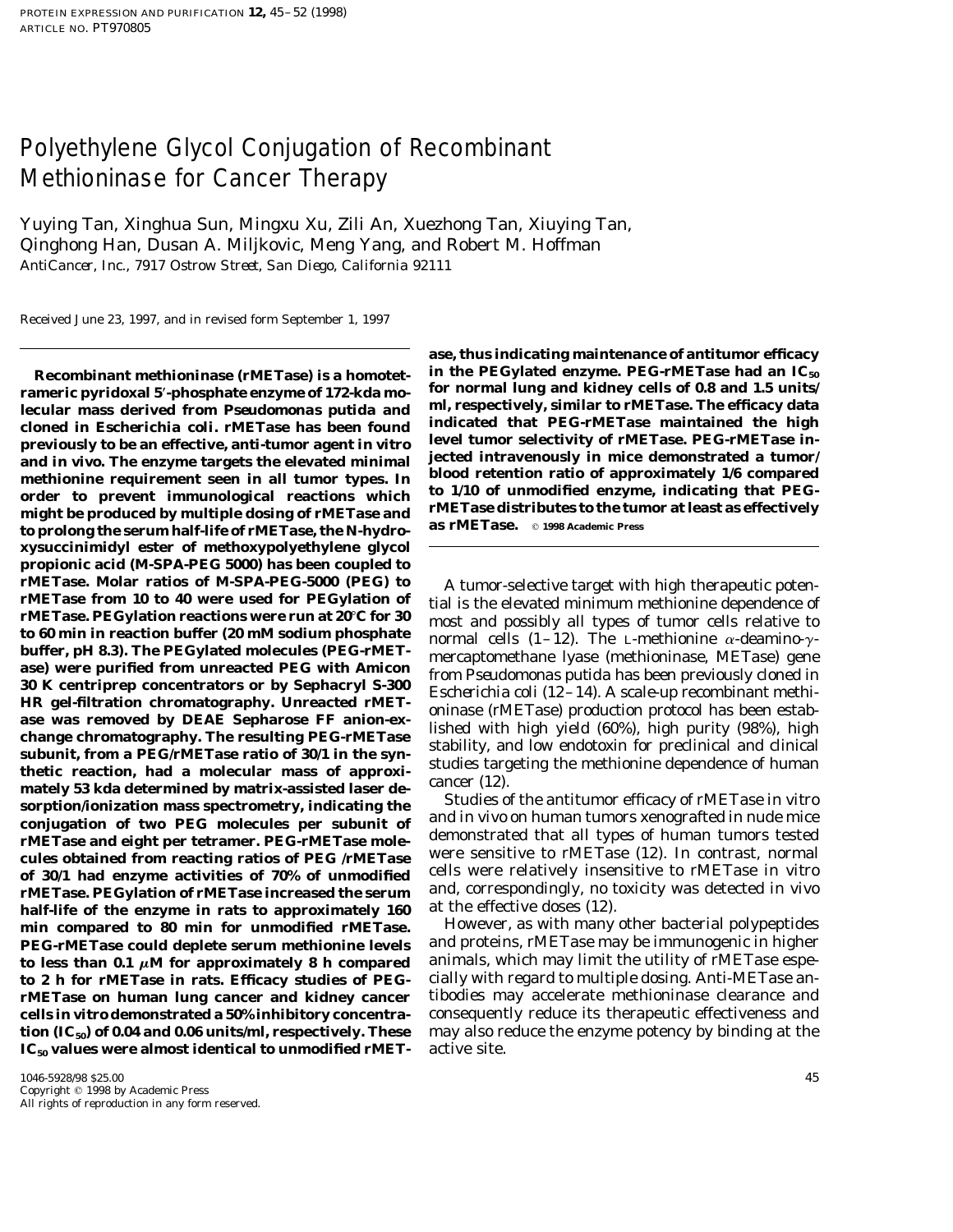Various approaches have been taken in attempts to *Purification of rMETase* solve the problem of antigenicity of polypeptides and<br>proteins. Coupling of polyethylene glycol (PEG) to pro-<br>teins is one of the most effective approaches to reducing<br>protein antigenicity (17–23). Furthermore, PEG modi-<br>

reaction leading to anaphylactic shock have limited its ity and a very long half-life while maintaining high ac- taining rMETase were identified by activity assay (12).

The *N*-hydroxysuccinimidyl ester of methoxypolyeth-<br>
ylene glycol propionic acid (M-SPA-PEG, MW 5000)<br>
was purchased from Shearwater Polymers Inc. (Hunts-<br>
ville, AL). Other chemicals were purchased from Sigma<br>
(St. Louis

*High-expression clone of rMETase and fermentation* volume stop buffer (1 M sodium phosphate buffer, pH conditions. The pAC-1 rMETase high-expression clone, 6.5) at  $0^{\circ}C$  (17). PEG-rMETase was then concentrated constructed in our laboratory, was used for the produc- by a Centriprep-30 (Amicon Inc., Beverly, MA). tion of rMETase. The fermentation procedure for host *E. coli* cells and the purification protocol for rMETase *Purification of PEG-rMETases* were as previously described (12). pAC-1 was constructed with the pT7-7 vector containing the T7 RNA *Sephacryl S-300.* Unreacted PEG was removed by polymerase promotor for high expression of the rMET- size-exclusion chromatography Sephacryl S-300 HR ase gene cloned from *Pseudomonas putida* as pre- column (HiPrep 26/60, Pharmacia), with a diameter viously described (12). The host *E. coli* were grown in of 26 nm and length of 60 cm (23). Ten milliliters of Terrific Broth in shaker flasks and harvested when the PEGylation products (15 mg/ml) were loaded on the  $OD_{600}$  reached 20. The expression level of rMETase column which was equilibrated and eluted with 0.15 reached approximately 1 g/liter of fermentation broth M sodium chloride in 10 mM sodium phosphate (pH under these conditions (12). The set of 1 m/min. The fractions containing under these conditions (12).

polyethylene-glycol-conjugated recombinant human Sweden). Total protein (40–80 g) was loaded on a<br>megakaryocyte growth and development factor, a poly-<br>portide related to thrombonoistin is approximately 10 eluted with a lin peptide related to thrombopoietin, is approximately 10<br>times more potent *in vivo* than the unconjugated poly-<br>peptide and is active in humans (18).<br>L-asparaginase is used in the treatment of hematolog-<br>peptide and is acti

ical malignancies. Adverse reactions such as an allergic *DEAE Sepharose FF (pH 8.3)*. After dialysis, the reaction leading to anaphylactic shock have limited its pH of the sample was adjusted to 8.3, and 4–5 g of clinical use (19). In addition, due to its rapid plasma total protein  $(2-5 \text{ mg/ml})$  was applied on the column clearance, large doses and repeated administration are (50/30) (12). rMETase was eluted with a linear gradient required to achieve clinical effects (19). Polyethylene- of 80 to 200 mM potassium chloride in 10 mM potasglycol-conjugated L-asparaginase has reduced antigenic- sium phosphate buffer (pH 8.3). The fractions con-

tivity in hematological malignancies (19). *Endotoxin removal by Acticlean Etox (Sterogen, Arca-*We report here that polyethylene glycol conjugation *dia, CA).* After dialysis in 0.15 M sodium chloride and of methioninase is feasible, results in readily purified 10 mM sodium phosphate buffer, pH 7.2, purified molecules, maintains the potency of the enzyme, ex-<br>tends its serum half-life, and maintains its tumor-spe-<br>ticlean Etox column (25/60), rMETase was eluted with ticlean Etox column (25/60). rMETase was eluted with cific efficacy. elution buffer (0.12 M sodium chloride in 10 mM sodium phosphate, pH 7.2 ). The fractions containing rMETase were identified by activity assay (12). **MATERIALS AND METHODS**

## **Materials** *PEGylation of rMETase*

condition, 0.3–0.5 g rMETase (15 mg/ml) was used. **Methods** PEGylation reactions were carried out in reaction buffer *Production of rMETase*  $\begin{array}{c} (20 \text{ mM sodium phosphate buffer, pH 8.3)}, \text{ at } 20^{\circ}\text{C for} \\ 30 \text{ to } 60 \text{ min.} \text{ The reactions were stopped with one-tenth} \end{array}$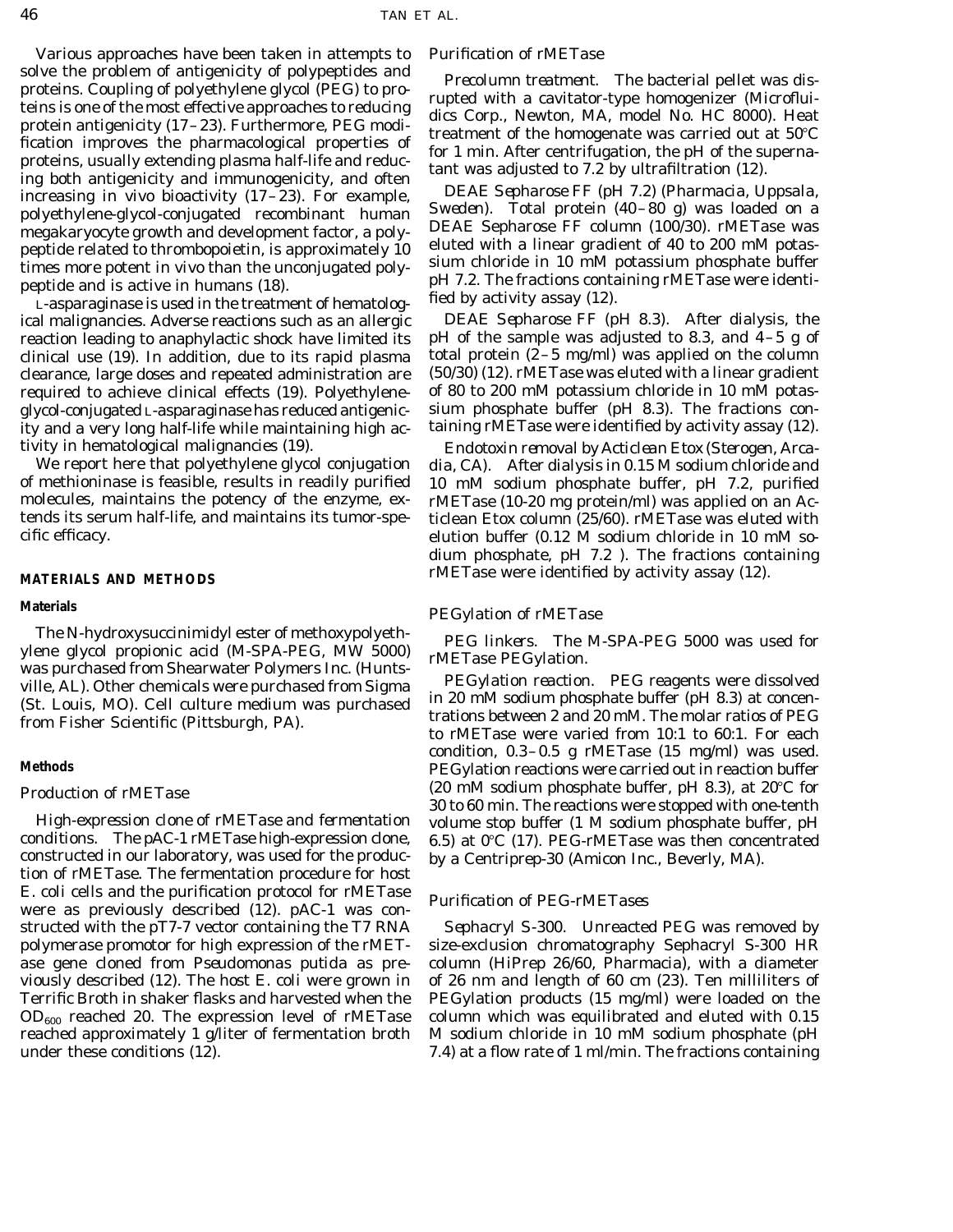

**FIG. 1.** Purification of PEG-rMETase. (a) Sephacryl S-300 HR chromatography. Unreacted M-SPA- PEG 5000 was removed by sizeexclusion chromatography using Sephacryl S-300 HR ( HiPrep 26/60, Pharmacia ). Ten milliliters of PEGylation reaction product were loaded on the column which was eluted with 0.15 M sodium chloride in 10 mM sodium phosphate buffer (pH 7.4) at a flow rate of 1 ml/ min. Five-milliliter fractions were collected. Peak 1 contained PEG- rMETase and rMETase. Peak 2 contained M-SPA-PEG 5000. Identify was confirmed by OD<sub>280</sub>, activity assay, and electrophoresis on SDS-PAGE using standards indicated under Materials and Methods. (b) DEAE Sepharose FF chromatography. Un-PEGylated rMETase was removed by DEAE Sepharose FF chromatography (XK 16/15, Pharmacia). Twenty milliliters of peak 1 from the Sephacryl S-300 HR chromatography were loaded on the column. PEG-rMETase (peak 1) was eluted with 50 mM sodium chloride in 10 mM sodium phosphate, pH 7.4, while the rMETase (peak 2) was eluted with 120 mM sodium chloride in 10 mM sodium phosphate pH 7.4. The flow rate was 3 ml/min. Identify was confirmed by activity assay and electrophoresis on SDS–PAGE using standards indicated under Materials and Methods.

separated from un-PEGylated rMETase by anion-ex-<br>change chromatography using a DEAE Sepharose  $FF$  enzyme. The  $\alpha$ -ketobutyrate product of the enzyme rechange chromatography using a DEAE Sepharose  $FF$  enzyme. The  $\alpha$ -ketobutyrate product of the enzyme re-<br>column (XK 16/15, Pharmacia) with a diameter of 16 action was detected with 3-methyl-2-benzothiazolinone column (XK 16/15, Pharmacia) with a diameter of 16 action was detected with 3-methyl-2-benzothiazolinone<br>mm and length of 15 cm (12, 22). The column was equil-hydrazone measured at OD<sub>335</sub>. The specific activity was mm and length of  $15 \text{ cm}$  (12, 22). The column was equilibrated with equilibration buffer [50 mM sodium chloride in 10 mM sodium phosphate (pH 7.4)] and eluted with a 0–60% linear gradient of 300 mM sodium chloride in 10 mM sodium phosphate (pH 7.4) at a 3 ml/ min flow rate. The fractions containing PEG-rMETase were eluted with approximately 50–80 ml equilibration buffer and were indentified by activity assay and electrophoresis on SDS–PAGE.

*Sterilization and stability of PEG-rMETase.* The PEG-rMETases were sterilized by filtration with a 0.2  $\mu$ M micrometer membrane filter. PEG-rMETase was stored at  $-80^{\circ}$ C for 6 months without loss of activity.

## *Analysis of PEG-rMETase*

*Electrophoresis.* PAGE was carried out in 7.5% polyacrylamide-precasted plates in 0.2 M Tris-glycine<br>buffer, pH 8.3, both with 0.1% SDS (SDS-PAGE) and<br>without SDS (native-PAGE) using Kaleidoscope migration rates of PEG-rMETase molecules were much slower than<br>prestaine lecular weight markers which contains myosin (MW quent hydration. SDS–PAGE demonstrated that the subunits of 192 k)  $\beta$ -galactosidase (MW 127 k) boyin serum albugant metallinked with PEG at P/M ratios greater than 30/1. 192 k),  $\beta$ -galactosidase (MW 127 k), bovin serum albu-<br>min (MW 73 k), carbonic anhydrase (MW 43 k), soybean<br>trypsin inhibitor (MW 32.3 k), lysozyme (MW 17 k),  $\frac{P(M = 10/1)}{P(M = 60/1)}$ ; 4, PEG-rMETase (P/M = 30/1); 5, PE and aprotinin  $(MW 6.6 k)$   $(12)$ . PEG 5000 to rMETase.

PEG-rMETase and rMETase were eluted at approxi- *Potency activity assay.* The assay was carried out mately 150–250 ml and identified by activity assay. in a 1-ml volume of 50 mM phosphate buffer pH 8.0, *DEAE Sepharose FF.* PEGylated rMETase was containing 10  $\mu$ M pyridoxal phosphate and 10 mM me-



those of rMETase due to the conjugation of PEG molecules and subse-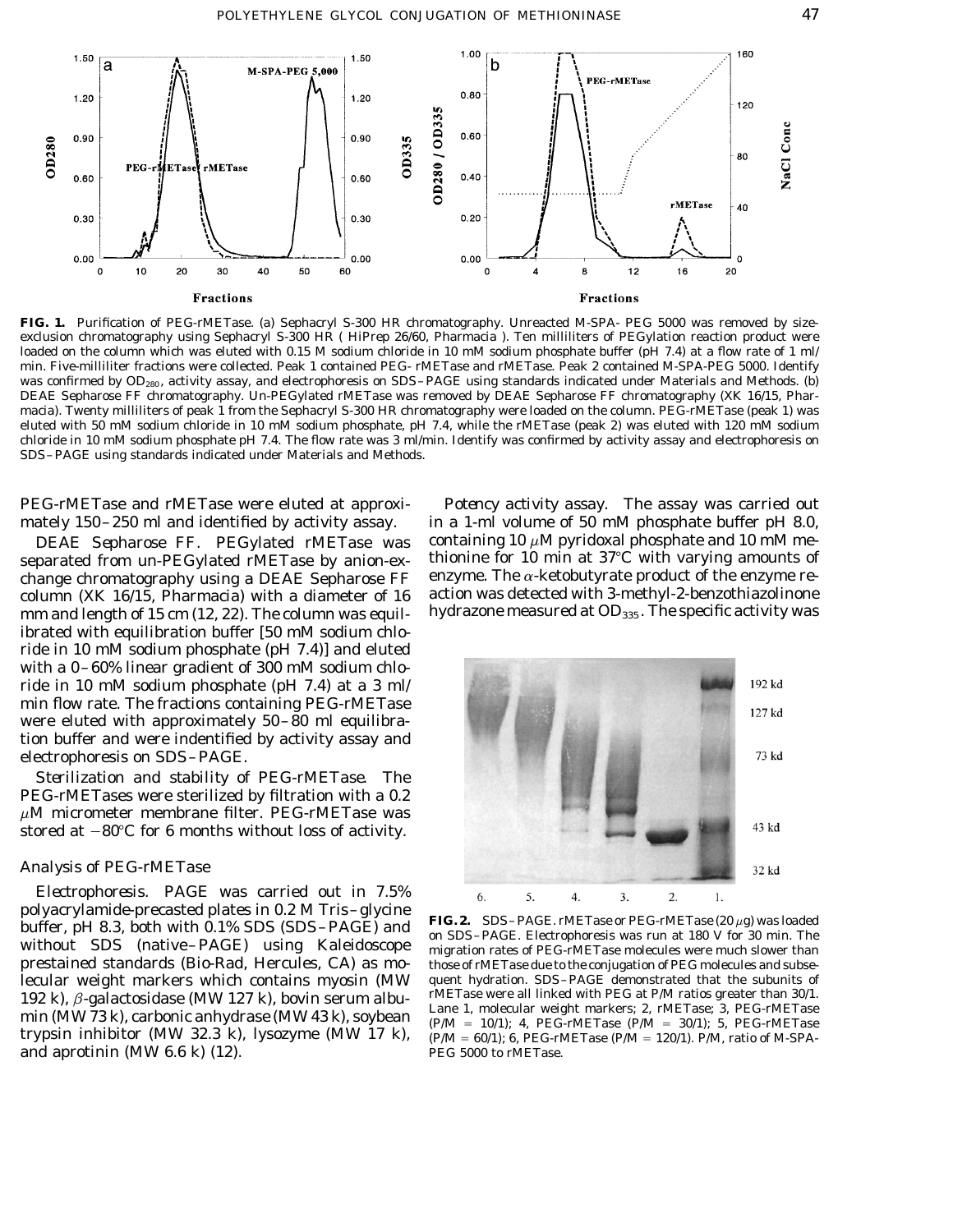**TABLE 1** Activity of PEG-rMETase

| Enzyme      | PEGylation<br>molar ratio of<br>PEG/rMETase | Specific activity<br>(units/mg) $\pm$ SD | Relative activity<br>compared to<br>rMETase (% $\pm$ SD) |
|-------------|---------------------------------------------|------------------------------------------|----------------------------------------------------------|
| rMETase     | __                                          | 20                                       | 100                                                      |
| PEG-rMETase | 20                                          | $14.5 \pm 1$                             | $75 \pm 5$                                               |
| PEG-rMETase | 30                                          | 12<br>$\pm 1$                            | $60 \pm 5$                                               |
| PEG-rMETase | 40                                          | $10 \pm 1$                               | $50 \pm 5$                                               |
| PEG-rMETase | 60                                          | $+1$                                     | $40 + 5$                                                 |

*Note.* rMETase was PEGylated with M-SPA-PEG 5000 at the different molar ratios of PEG and rMETase under conditions described under Materials and Methods. The specific activity was measured and the relative activity to rMETase was calculated as described under Materials and Methods. The experiments were repeated twice and the standard deviations are given.

calculated as units per milligram protein, with 1 unit by acetonitrile (75  $\mu$ ). Ten microliters of supernatant

dotoxin was measured at a wavelength of 410 nm (12).

Biosystems Voyager-Elite mass spectrometer with delayed extraction. Samples were irradiated with a nitrogen laser (Laser Science, Inc.) operated at 337 nM. The *Organ Distribution of rMETase and PEG-rMETase in* laser beam was attenuated by a variable attenuator *Mice after iv Injection* and focused on the sample target. Ions produced in the<br>ion source were accelerated with a deflection voltage of<br>30,000 V. The ions were then differentiated according<br>to the tail vein of three BALB/c  $nu/nu$  mice with sub-<br>t

points : before injection, 5 min, 15 min, 30 min, 45 min, as units per milligram protein of tissue. 1 h, 2 h, 4 h, and 8 h after injection. Enzyme activity was measured as described above and the half-life of PEG-rMETase and that of rMETase were calculated.

tized by OPA. Serum samples (25  $\mu$ ) were precipitated growth rates were calculated.

of enzyme defined as the amount that catalyzes the were mixed with 5  $\mu$ l of OPA. After 1 min, 50  $\mu$ l of 0.1 formation of 1  $\mu$ mol of  $\alpha$ -ketobutyrate per minute (12). M sodium acetate (pH 7.0) was added, and a 20  $\mu$ l *Endotoxin assay.* The endotoxin level was mea- sample was loaded on a reversed-phase Supelcosil LC-<br>red with the *Limulus* amebocyte lysate test (Bio 18-DB (particle size 5  $\mu$ m, 25 cm  $\times$  4.8 mm) column at sured with the *Limulus* amebocyte lysate test (Bio 18-DB (particle size 5  $\mu$ m, 25 cm  $\times$  4.8 mm) column at Whittaker Walkersville MD). The concentration of en-<br>Whittaker Walkersville MD). The concentration of en- room Whittaker, Walkersville, MD). The concentration of en-<br>dotoxin was measured at a wavelength of 410 nm (12) tives was accomplished with solution A (tetrahydrofuran/methanol/0.1M sodium acetate, pH 7.2:5/95/900) *Matrix-Assisted Laser Desorption/Ionization Mass* and solution B (methanol). A gradient from 20–60% *Spectrometry*<br>Matrix-assisted laser desorption/ionization (MALDI)<br>mass spectrophotometer (Hitachi, F1000) at 350–450 nm. The limit of detection was ap-<br>mass spectrometry was performed with a PerSeptive<br>proximately 0.1  $\$ 

kidney, spleen, intestine, heart, lung, muscle, and skin *Serum Half-life of PEG-rMETase* were collected and weighed. The tissues were thor-*In vivo* serum clearance rates for both rMETase and oughly washed before analysis such that any residual PEG-rMETase were analyzed in 8-week-old male Don- blood methioninase was eliminated. The tissues were ryu rats with body weights of 180–200 g. Purified PEG-<br>rMETase or rMETase (180 units) was injected into the els were determined by activity assay. The levels of rMETase or rMETase (180 units) was injected into the els were determined by activity assay. The levels of tail vein. Blood was collected at the following time PEG-rMETase or rMETase in tissues were calculated points : befo

## Growth Inhibitory Effect of PEG-rMETase on Human *Cancer Cells in Vitro*

*Serum Methionine Measurement* example Human normal and tumor cells were incubated in Serum methionine measurement was performed by methionine-containing RPMI 1640 medium supple-HPLC (Hitachi L-6200A Intelligent pump, Hitachi, mented with 10% fetal bovine serum with PEG-rMET-Ltd, Tokyo, Japan) after derivitization of serum amino ase or rMETase  $(0.005-4 \text{ units/ml})$  for 72 h at 37°C/ acids with a fluoraldehyde reagent, ophthaldialdehyde  $5\%$  CO<sub>2</sub>. After the 72-h incubation period, the cells (OPA) (16). A methionine standard (Sigma) was derivi- were counted with a hemocytometer and relative were counted with a hemocytometer and relative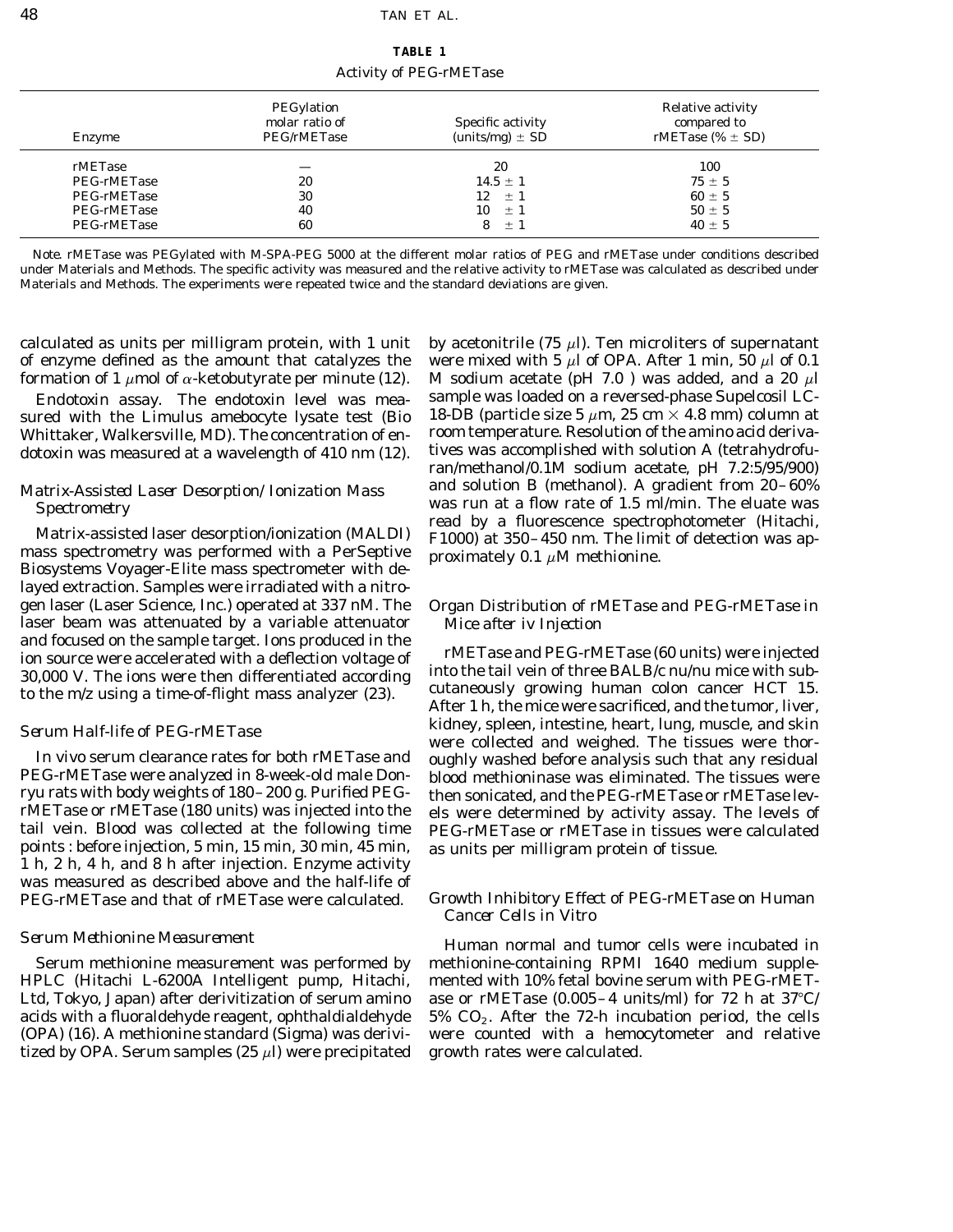

**FIG. 3.** MALDI mass spectrometry. Matrix-assisted laser desorption/ionization (MALDI) mass spectrometry was performed on a PerSeptive Biosystems Voyager-Elite mass spectrometer with delayed extraction. Samples were irradiated with a nitrogen laser (Laser Science, Inc.) operated at 337 nM as described under Materials and Methods. (a) MALDI mass spectrometry of rMETase. MALDI mass spectrometry results indicated that there are four distinct sharp signals corresponding to the integer numbers of the r-METase subunit (42,632, monomer; 85,201, dimer; 127,764, trimer; 170,551, tetramer). (b)MALDI mass spectrometry of PEG-rMETase. MALDI mass spectrometry results indicated PEG-rMETase contained mainly four broad peaks, corresponding to molecular weights 52,661  $\pm$  5000, monomer; 106,631  $\pm$  8000, dimer; 159,890  $\pm$  4000, trimer; 213,262  $\pm$  10,000, tetramer, respectively. These molecular weights are consistant with two M- SPA-PEG 5000 molecules linked to each subunit. The broadness of the signals is due to molecular heterogeneity of SPA-PEG 5000.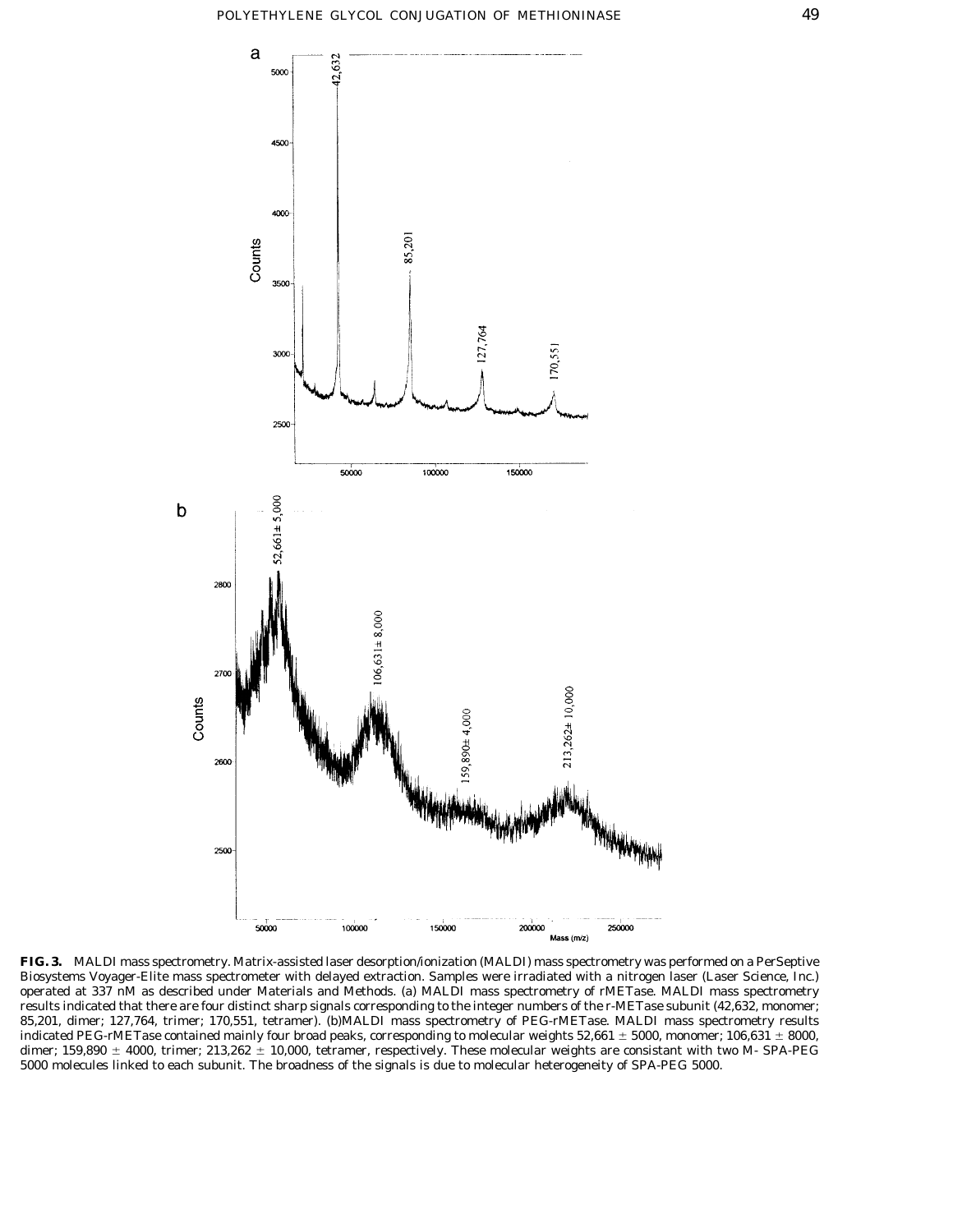

time points: before injection, 5 min, 15 min, 30 min, 45 min, 1 h, 2 contained mainly four broad peaks, corresponding to h, 4 h, and 8 h after injection. Serum enzyme activities were mea-<br>sured as described under Materials and Methods.<br>for the monomer and dimer respectively. These molec-

## **Purification of PEG-rMETase**

After the conjugation reaction of rMETase and M-<br>SPA- PEG 5000, Sephacryl S-300 HR was used to re-<br> $H\alpha H\beta H\beta$  *Half-life of PEG-rMETase in Vivo* 

rMETase by DEAE Sepharose FF column chromatog-<br>raphy. PEG-rMETase eluted early before the gradient<br>was applied due to the reduced charge, while rMETase<br>was applied due to the reduced charge, while rMETase eluted after application of the gradient (Fig. 1b). The results suggest that rMETase was efficiently conjugated with PEG. Identify was confirmed with electrophoresis on both SDS–PAGE and native–PAGE (Fig. 2). PEG-rMETase had a much larger molecular mass than rMETase, which is 172 kda on native–PAGE. The subunits of PEG-rMETase were also larger than the subunits of rMETase, which have a molecular mass of 43 kda.

## *Purity of PEG-rMETase*

Electrophoretic analyses by SDS–PAGE demonstrated PEGylation of rMETase at PEG/rMETase (P/ M) ratios from 10–120 (Fig. 2). The migration rates of PEG-rMETase molecules were much slower than those of rMETase due to the conjugation of PEG molecules **FIG. 5.** Depletion of serum methionine by PEG-rMETase. One hunat 43 kda on SDS–PAGE of PEG-rMETase synthesized levels were measured as described under Materials and Methods.

at P/M ratios of 10–30 (Fig. 2), which might be due to PEG molecules released from some subunits during denaturation with SDS and heating to  $94^{\circ}$ C.

## *Enzyme Activity of PEG-rMETase*

The enzyme activity of PEG-rMETase depended on the P/M ratio. The PEG-rMETase synthesized at P/M ratios of 20 to 30 had activities of approximately 60– 70% that of rMETase. At higher P/M ratios of 60 to 120, the resulting PEG-rMETase had activities of approximately 40–20% that of rMETase (Table 1).

## *Extent of Derivitization of rMETase with PEG*

MALDI mass spectrometry results confirmed that FIG. 4. Pharmacokinetics of PEG-rMETase. One hundred eighty<br>units of purified PEG-rMETase from the PEGylation reaction ratio<br>of PEG/rMDETase 30/1 or purified rMETase was injected into the<br>tail vein of Donryu rats. The bloo for the monomer and dimer, respectively. These molecular weights are consistent with each subunit linked to two M-SPA-PEG 5000 molecules. The broadness of **RESULTS AND DISCUSSION** the signals is due to molecular heterogeneity of M-SPA-<br>PEG 5000 (Fig. 3b).

move the excess free PEG. The PEG-rMETase and<br>
rMETase were eluted in the exclusion volume (Fig. 1a).<br>
Free M-SPA-PEG 5000 eluted in later fractions.<br>
The un-PEGylated rMETase was separated from demonstrated that the seru



and subsequent hydration. SDS-PAGE demonstrated<br>that the subunits of rMETase were all linked with PEG<br>action ratio of PEG/ rMDETase 30/ 1 or purified rMETase was<br>at P/M ratios greater than 30. There was a slight band<br>the t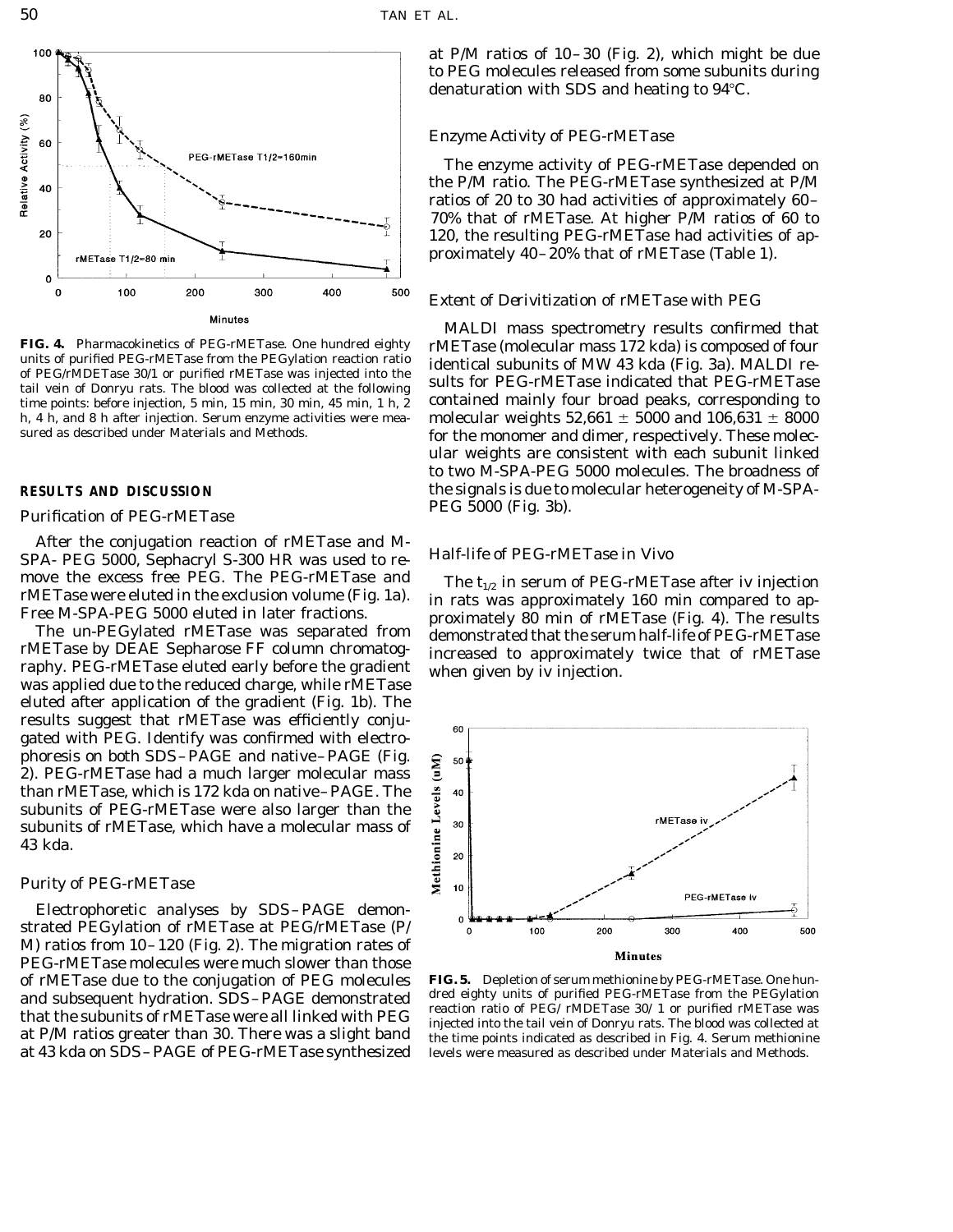

**FIG. 6.** Organ distribution of iv-administered PEGrMETase and rMETase in human tumor-bearing mice. Sixty units of rMETase or PEGrMETase were injected into the tail vein of three BALB/c *nu*/*nu* mice with subcutaneously growing human colon cancer HCT 15. After 1 h, the mice were sacrificed, and the tumor, liver, kidney, spleen, intestine, heart, lung, muscle, and skin were collected and weighed. The tissues were then sonicated, and the rMETase levels were determined by activity assay. The relative levels of rMETase were calculated as units per milligram protein of tissue.

tion of 180 units PEG-rMETase reached maximum depletion from 50 to 0.1  $\mu$ M within 5 min after the mor. One hour after iv injection of 60 units of PEGstart of the infusion. Methionine depletion to approxi-<br>mately 0.1  $\mu$ M was maintained for at least 8 h after a protein in human colon tumor HCT 15 grown subcutamately 0.1  $\mu$ M was maintained for at least 8 h after a protein in human colon tumor HCT 15 grown subcuta-<br>single iv injection of PEG-rMETase, which was much neously in nude mice compared to 0.017 units/mg prosingle iv injection of PEG-rMETase, which was much neously in nude mice compared to 0.017 units/mg pro-<br>more effective than rMETase, which could deplete me- tein for rMETase. These results demonstrated that more effective than rMETase, which could deplete me-<br>thionine after one injection but could only maintain PEG-rMETase could accumulate in the tumor at least thionine after one injection but could only maintain PEG-rMETase could depletion at 0.1  $\mu$ M for 2 h (Fig. 5). These levels of as well as rMETase. depletion at 0.1  $\mu$ M for 2 h (Fig. 5). These levels of depleted methionine correspond to therapeutic levels for cancer cells *in vitro* (M. Xu., Y. Tan, and R. M. Hoff- *Growth Inhibitory Effect of PEG-rMETase on Human*

*Depletion of Methionine in the Serum* lowing decreasing order: blood, kidney, liver, spleen, The depletion of methionine in rat serum by iv injec- heart, lung, tumor, intestine, and muscle (Fig. 6). Sig-<br>on of 180 units PEG-rMETase reached maximum nificant PEG-rMETase levels accumulated in the tu-

# **Cancer and Normal Cells in Vitro**

*Organ Distribution of PEG-rMETase in Mice after iv* Human lung cancer cell line H460 and human kidney<br>*Administration* cancer cell line SN12C had PEG-rMETase IC<sub>50</sub>s (con-After iv administration to nude mice, the tissue dis- centrations which resulted in 50% inhibition of cell tribution of PEG-rMETase was found to be in the fol- growth) of 0.04 and 0.06 units/ml, respectively, *in vitro.*

| Normal cell strains |                                 |                                 |                                         | Tumor cell lines                     |                                      |  |
|---------------------|---------------------------------|---------------------------------|-----------------------------------------|--------------------------------------|--------------------------------------|--|
| $IC_{50} \pm SD$    |                                 |                                 | $IC_{50} \pm SD$                        |                                      |                                      |  |
| Cell type           | rMETase                         | PEG-rMETase                     | Cancer type                             | rMETase                              | PEG-rMETase                          |  |
| Lung<br>Kidney      | $0.8 \pm 0.05$<br>$1.5 \pm 0.1$ | $0.8 \pm 0.05$<br>$1.5 \pm 0.1$ | Lung cancer H460<br>Kidney cancer SN12C | $0.04 \pm 0.005$<br>$0.06 \pm 0.005$ | $0.04 \pm 0.008$<br>$0.06 \pm 0.005$ |  |

**TABLE 2**

IC50 of PEG-rMETase vs rMETase for Human Normal and Tumor Cells *in Vitro*

*Note.* Human cells were incubated in methionine-containing RPMI 1640 medium supplemented with 10% FBS with rMETase or PEGrMETase (0.125–4 units/ml) for 72 h at 37°C/5% CO<sub>2</sub>. The IC<sub>50</sub> was calculated as the concentration of rMETase which inhibited 50% cell growth. The experiments were repeated twice and the standard deviations are given. The differences in the IC $_{50}$  of tumor cell lines compared with normal cell strains were significant  $(P < 0.01)$ .